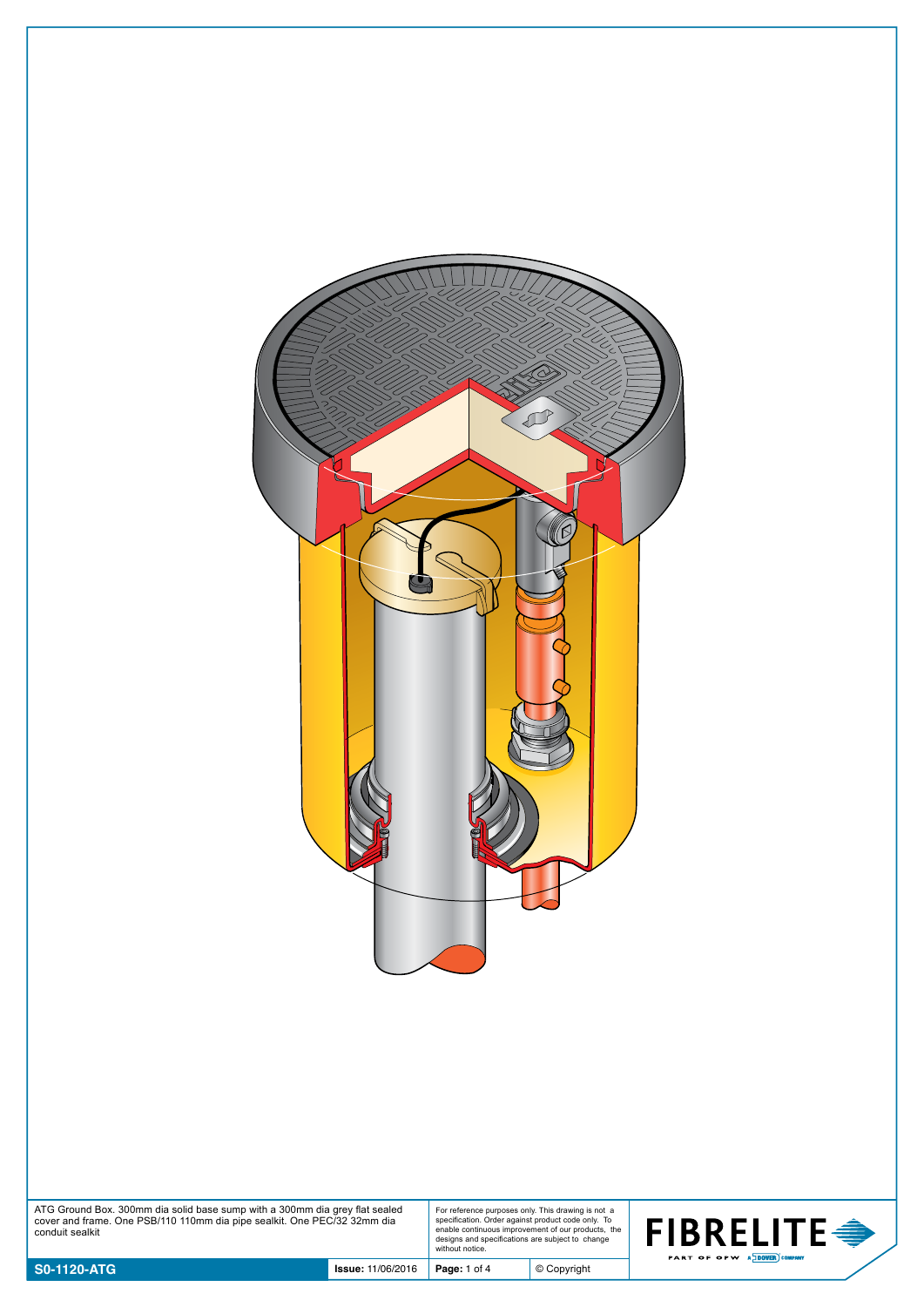



ATG Ground Box. 300mm dia solid base sump with a 300mm dia grey flat sealed cover and frame. One PSB/110 110mm dia pipe sealkit. One PEC/32 32mm dia conduit sealkit

For reference purposes only. This drawing is not a specification. Order against product code only. To enable continuous improvement of our products, the designs and specifications are subject to change without notice.

© Copyright

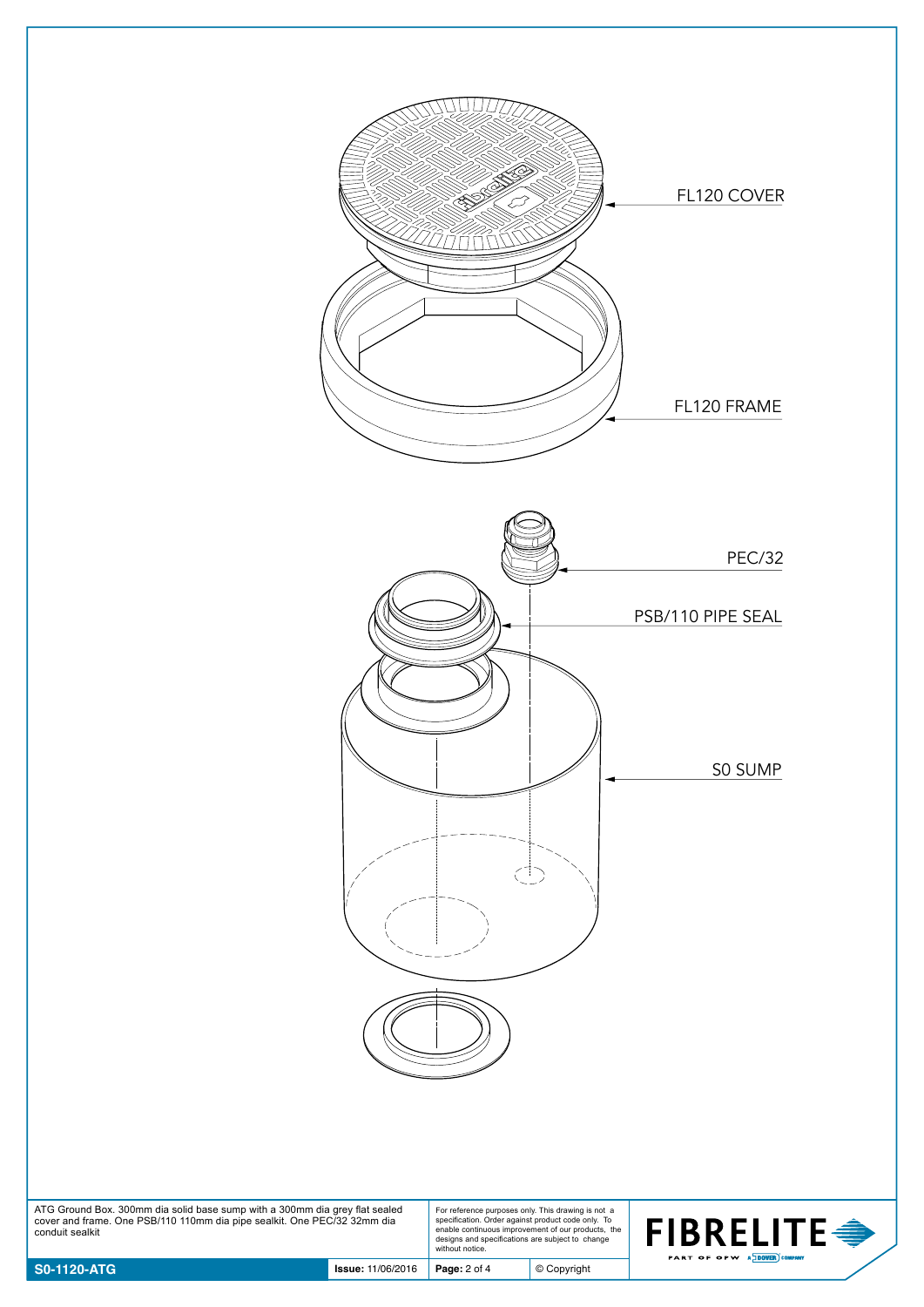